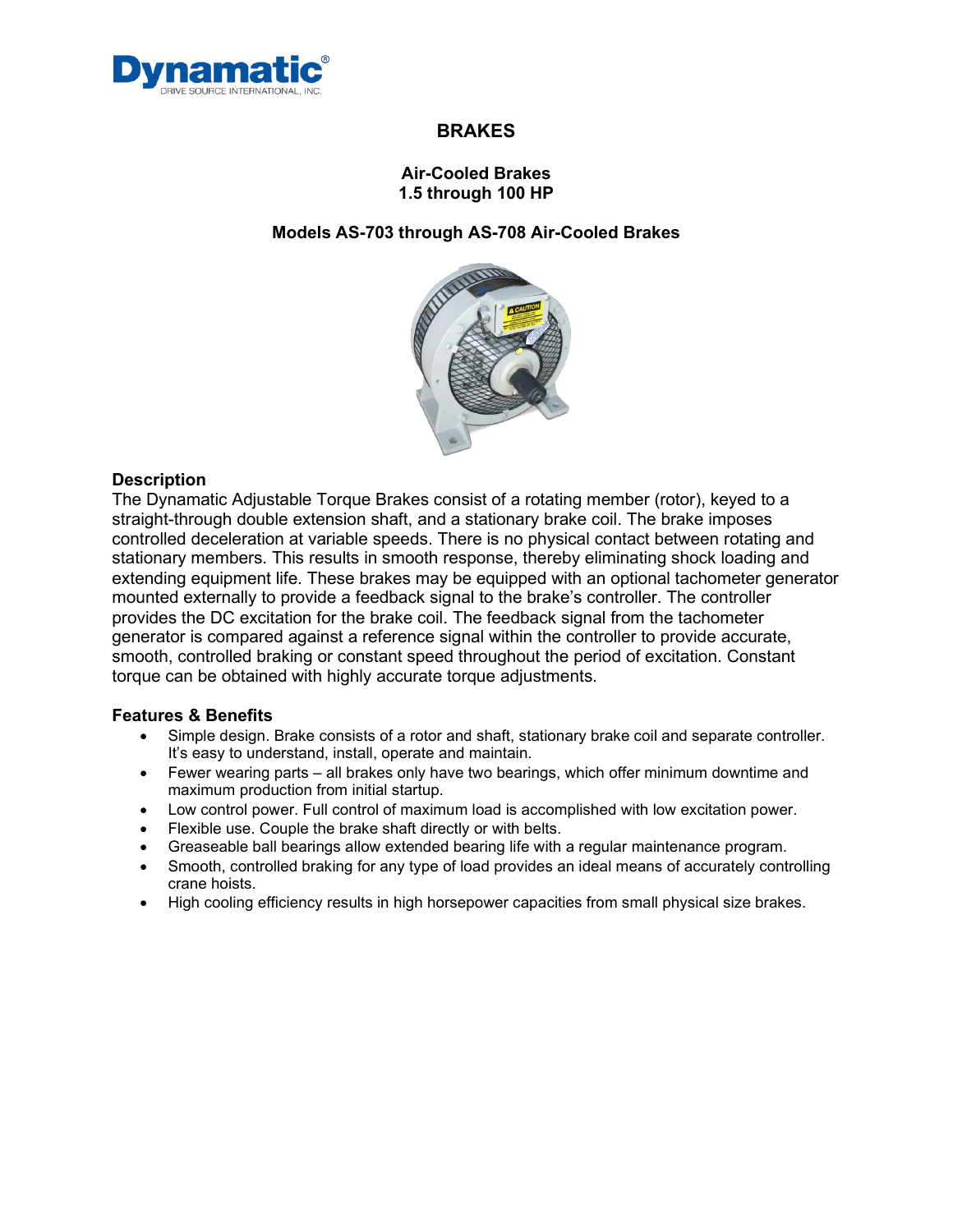

# **Air-Cooled Brakes 1.5 through 100 HP Modifications**

### **Specifications for Models AS-703 Through AS-708 Air-Cooled Brakes**

| <b>Brake</b>               | HP and RPM                            | See selection table below                                                  |
|----------------------------|---------------------------------------|----------------------------------------------------------------------------|
|                            |                                       |                                                                            |
|                            | Class F insulation                    | Standard                                                                   |
|                            | Epoxy protection on coil              | Optional                                                                   |
|                            | Stationary coil                       | Standard                                                                   |
|                            | Coil voltages                         | 45, 90 VDC - Standard; 110, 220 VDC -                                      |
|                            |                                       | Optional                                                                   |
|                            | Alternator                            | Optional                                                                   |
|                            | AC tachometer generator               | Optional                                                                   |
|                            | Cooling                               | Blower cooling                                                             |
| Environmental              | Storage temperature                   | -4 $\degree$ to 149 $\degree$ F (-20 $\degree$ to 65 $\degree$ C) Standard |
| <b>Ratings</b>             | Operating temperature                 | 32 $\degree$ to 104 $\degree$ F (0 $\degree$ to 40 $\degree$ C) Standard   |
|                            | Maximum operating temperature         | 150° F (65° C) Optional                                                    |
|                            | Altitude                              | 3300 Ft. (1000 m) Standard                                                 |
|                            |                                       |                                                                            |
| <b>Codes and Standards</b> | Mechanical NEMA, as applicable        | Standard                                                                   |
|                            |                                       |                                                                            |
| <b>Reliability Testing</b> | Mechanical                            |                                                                            |
|                            | 100% dynamometer tested               | Standard                                                                   |
|                            | Controllers (sold separately)         |                                                                            |
|                            | Pre-tested components                 | Standard                                                                   |
|                            | Computer test and pre-calibrated PCBs | Standard                                                                   |
|                            |                                       |                                                                            |

### **Ordering Information**

The air-cooled brake includes a double shaft extension for belted or direct-coupled service. The brake does not normally have a tachometer generator for a speed signal. The generator is offered as a modification. Refer to the engineering data in this section to select the correct size brakes.

### **Selection Table - Air-Cooled**

| <b>Input Speed</b><br>(RPM) | <b>Model Number</b> |
|-----------------------------|---------------------|
| 1800                        | AS-703-01           |
| 4400                        | AS-703-02           |
| 1800                        | AS-704-01           |
| 4400                        | AS-704-02           |
| 1200                        | AS-705-01           |
| 2000                        | AS-705-02           |
| 1200                        | AS-706-01           |
| 2000                        | AS-706-02           |
| 900                         | AS-707-01           |
| 1800                        | AS-707-02           |
| 900                         | AS-708-01           |
| 1800                        | AS-708-02           |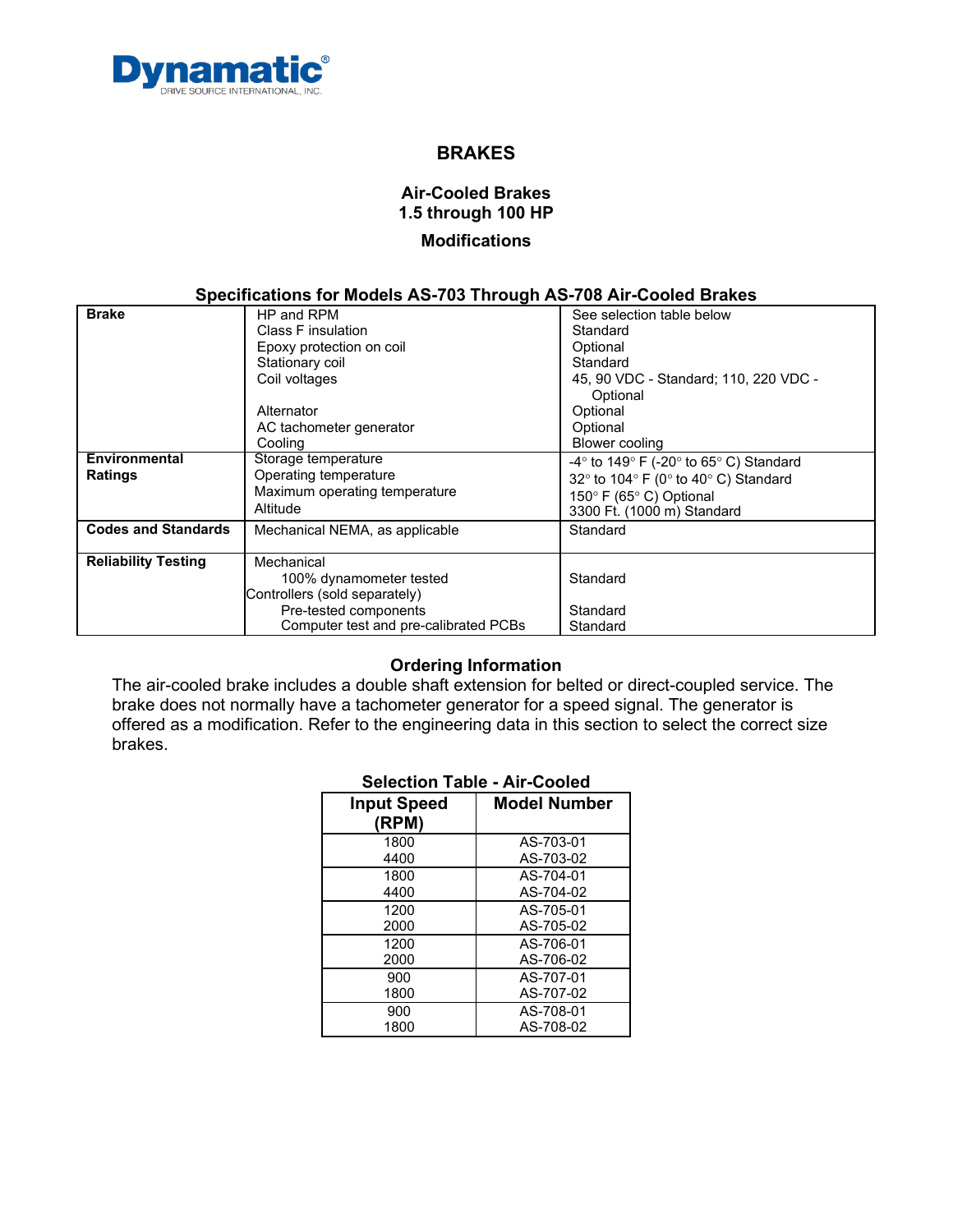

#### **Air-Cooled Brake Engineering Data**

|                                    | <b>Brake</b> | ----- 3<br><b>Model AS</b> |       |       |       |      |       |
|------------------------------------|--------------|----------------------------|-------|-------|-------|------|-------|
| <b>Description</b>                 | <b>Rpm</b>   | 703                        | 704   | 705   | 706   | 707  | 708   |
| 45 VDC                             |              |                            |       |       |       |      |       |
| Cold Ohms                          |              | 10.0                       | 5.0   | 4.0   | 2.0   | 1.9  | .95   |
| <b>Hot Amps</b>                    |              | 3.5                        | 7.0   | 7.3   | 14.5  | 15.5 | 31.0  |
| 90 VDC<br>Coil Data                |              |                            |       |       |       |      |       |
| Cold Ohms                          |              | 39.6                       | 19.8  | 15.6  | 7.8   | 8.8  | 4.04  |
| <b>Hot Amps</b>                    |              | 1.75                       | 3.5   | 4.4   | 8.8   | 7.2  | 14.54 |
| Horsepower, continuous dissipation | 3600         | 10.0                       | 20.0  |       |       |      |       |
|                                    | 1800         | 7.5                        | 15.0  | 20.5  | 36.0  | 65.2 | 100.0 |
|                                    | 1200         | 5.0                        | 10.0  | 14.8  | 24.0  | 45.7 | 75.0  |
|                                    | 900          | 3.5                        | 7.5   | 11.1  | 18.0  | 34.3 | 56.0  |
| Inertia (Lb. Ft. Sq.)              | ۰            | .75                        | 1.48  | 7.1   | 14.4  | 49.0 | 89.0  |
| Overhung Load, maximum (Lbs.)      | 3600         | 360.0                      | 410.0 |       |       |      |       |
|                                    | 1800         | 460.0                      | 525.0 | 570.0 | 640.0 | 1700 | 1810  |
|                                    | 1200         | 530.0                      | 605.0 | 655.0 | 705.0 | 2000 | 2130  |
|                                    | 900          | 585.0                      | 660.0 | 720.0 | 825.0 | 2200 | 2360  |
| Torque, maximum (Lb. Ft.)          | 1800         | 53.0                       | 110.0 | 210.0 | 420.0 | 870  | 1740  |
|                                    | 1200         | 49.0                       | 99.0  | 204.0 | 410.0 | 870  | 1740  |
|                                    | 900          | 43.0                       | 90.0  | 195.0 | 388.0 | 870  | 1740  |
| Weight, approximate (Lbs.)         |              | 130                        | 197   | 276   | 448   | 1025 | 2200  |

### **Recommended Brake Sizes:**

Hook Type Crane Hoist Service Model application is based on motor speed torque formula adjusted to 85% mechanical efficiency of gearbox and sheaves.

| <b>Motor</b> | <b>Brake Model Recommended for Synchronous Speeds of</b> |                 |                |                |  |
|--------------|----------------------------------------------------------|-----------------|----------------|----------------|--|
| <b>HP</b>    | <b>1800 RPM</b>                                          | <b>1200 RPM</b> | <b>900 RPM</b> | <b>720 RPM</b> |  |
| 15           | 704                                                      | 704             | 705            | 705            |  |
| 20           | 704                                                      | 705             | 705            | 705            |  |
| 25           | 704                                                      | 705             | 705            | 706            |  |
| 30           | 704                                                      | 705             | 705            | 706            |  |
| 40           | 705                                                      | 705             | 706            | 707            |  |
| 50           | 705                                                      | 706             | 706            | 707            |  |
| 60           | 705                                                      | 706             | 707            | 707            |  |
| 75           | 706                                                      | 706             | 707            | 707            |  |
| 100          | 706                                                      | 707             | 707            | 707            |  |
| 125          | 707                                                      | 707             | 707            | 708            |  |
| 150          | 707                                                      | 707             | 707            | 708            |  |
| 200          | 707                                                      | 707             | 708            | 708            |  |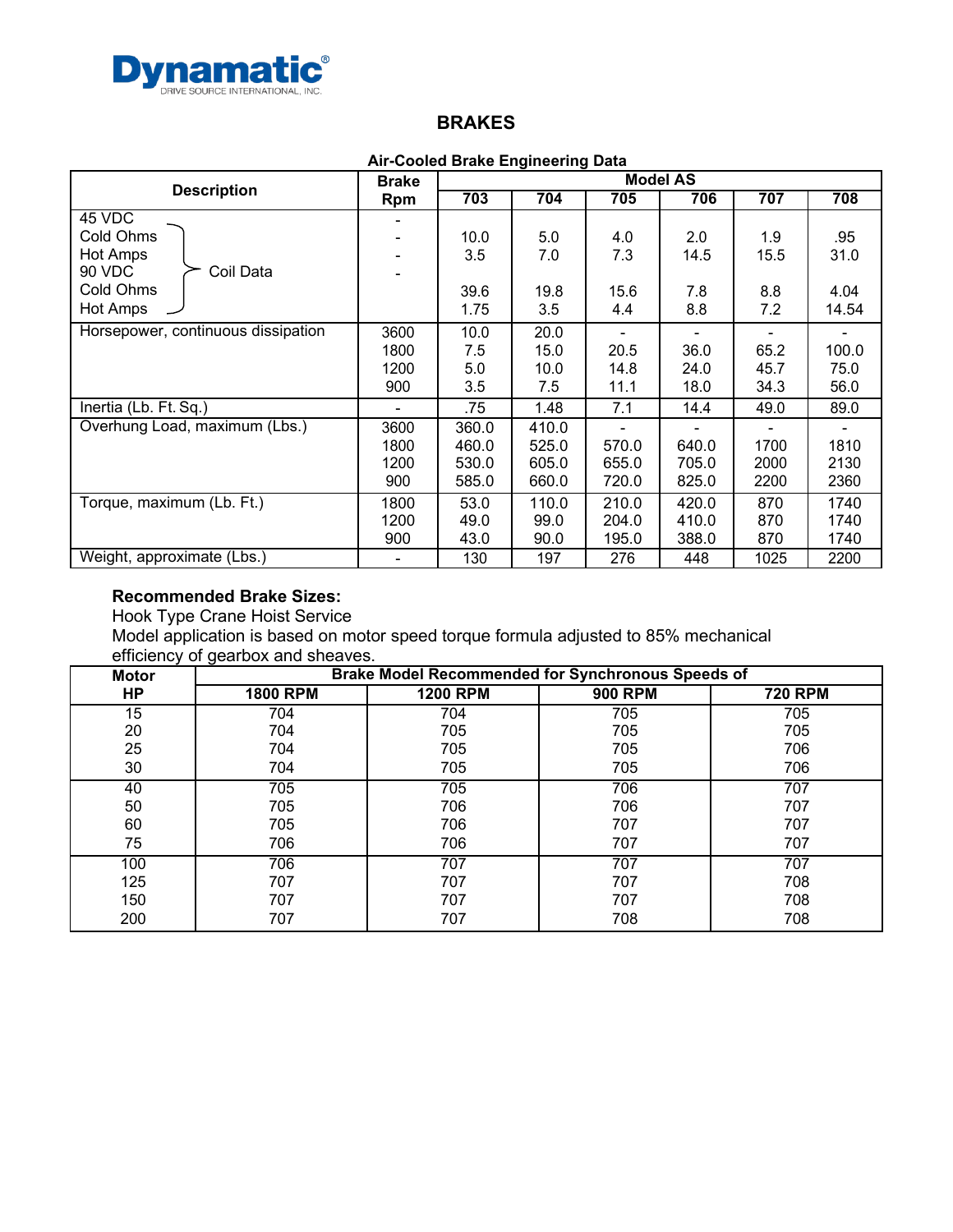

### **Air-Cooled Brakes 1.5 through 100 HP**

## **Outline Dimensions – AS-703 through AS-706**



#### **Models AS-703 Through AS-706 Air-Cooled Brakes** All models are furnished with 2 waterproof junction boxes. Customer must drill openings where desired.

DIMENSIONS ARE IN INCHES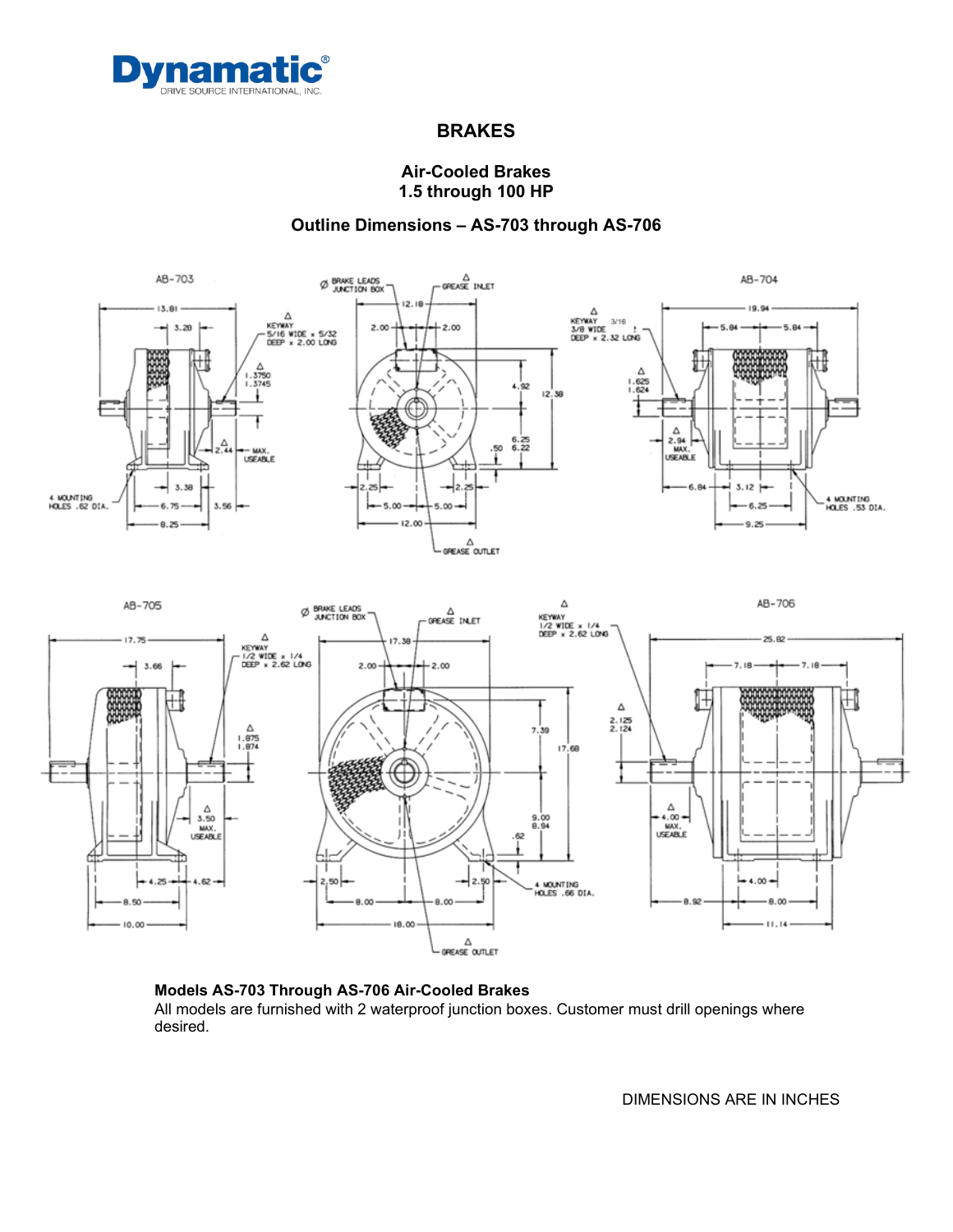

## **Air-Cooled Brakes 1.5 through 100 HP**

## **Outline Dimensions – AS-707 & AS-708**



#### **Models AS-707 & AS-708 Air-Cooled Brakes**

All models are furnished with 2 waterproof junction boxes. Customer must drill openings where desired.